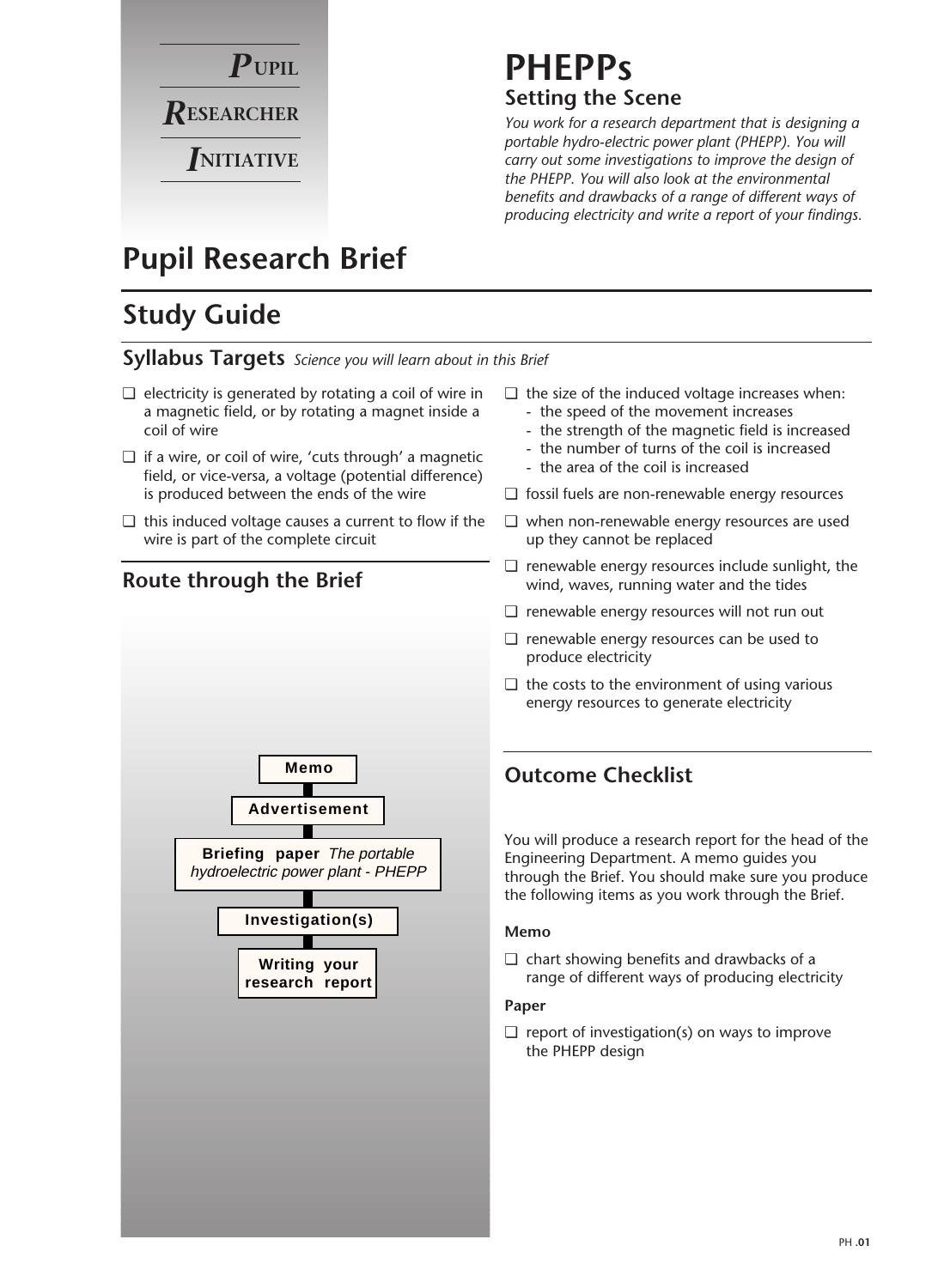# **Department of Engineering**

**From:** M. Widden, Engineering Department, Lancaster University

**To:** PHEPP Research Team

**Date:**

### **Application for funding for the development of a portable hydro-electric power plant (PHEPP)**

I intend to submit an outline research proposal to the Research Council following the recent advertisement in Research News (copy attached), to seek funding to develop further the portable hydro-electric power plant (PHEPP) we have recently been working on.

I have just re-read the summary of the internal briefing paper we put together earlier in the year outlining our ideas about the PHEPP. This summary paper (copy attached) could give us a good start in writing a proposal to the Research Council. I have put some notes on it suggesting possible investigations which need carrying out so we can improve the PHEPP design. It would be very useful to me if the team could:

- 1 follow up some of the suggestions with practical work;
- 2 write a short report for me on what you find out from this work;
- 3 carry out some research into the benefits and drawbacks of a range of different ways of producing electricity, so we can produce a balanced case in the proposal.

The advertisement in Research News asks us to include a section on 'the possible environmental advantages of using the device...' in our application. This could be covered by your research under item 3 in the above list. This information could be set out as a chart, comparing the benefits and drawbacks of a range of methods, such as burning fossil fuels, hydro-electricity, photovoltaic cells (solar cells), wind power, geothermal energy, wave power and tidal power.

Please let me have your investigation report and comparison chart as soon as possible.

# **Memo**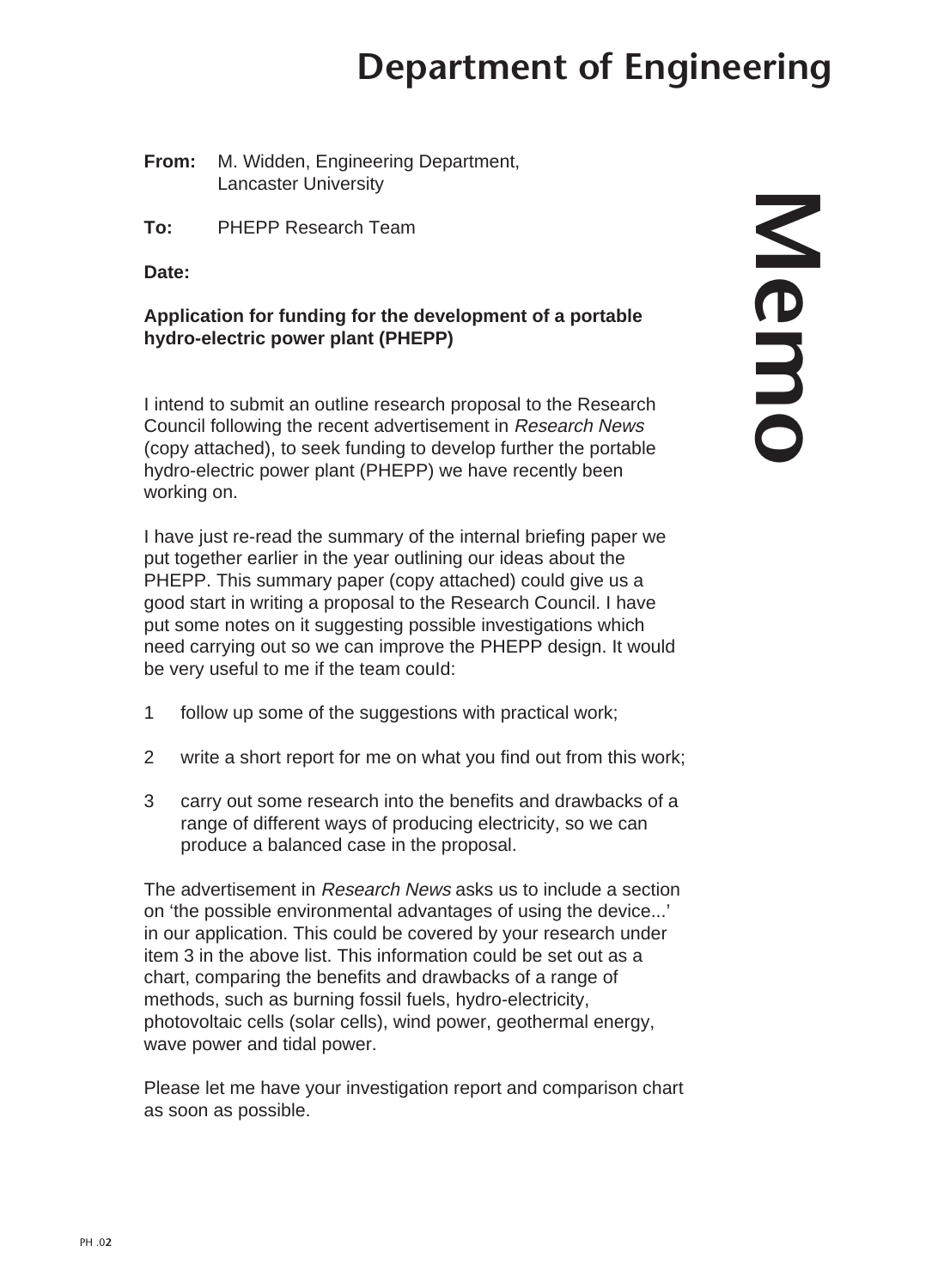Research News April 1996

|                                                                  | Engineering for clean technology:<br>alternatives to fossil fuels                                                                                                                                                                                                |
|------------------------------------------------------------------|------------------------------------------------------------------------------------------------------------------------------------------------------------------------------------------------------------------------------------------------------------------|
|                                                                  | Invitation to submit outline research proposals                                                                                                                                                                                                                  |
|                                                                  | The Research Council is inviting outline research proposals under a new<br>programme of research. Applications are invited from researchers based at UK<br>Higher Education Institutions and other institutions eligible for funding by the<br>Research Council. |
| We could get<br>funding for the<br>PHEPP project!                | The programme is designed to support the development of small scale<br>electricity generators that may replace those that use fossil fuels. Applicants<br>should address the following points in their applications:                                             |
| We need a<br>comparison<br>$chart - (ask)$<br>research team)     | the technical information about the proposed device should be included<br>but this should be clear, to the point and not more than one side of A4<br>paper;                                                                                                      |
|                                                                  | the possible environmental advantages of using the device should be<br>explained;                                                                                                                                                                                |
|                                                                  | the actual investigations to be carried out must be fully described;                                                                                                                                                                                             |
| We could follow<br>up the work in<br>the first<br>PHEPP internal | details of any previous research work done by the department or<br>group in this area should be summarised.                                                                                                                                                      |
|                                                                  | The Research Council is keen to fund research which involves teams of co-<br>workers and involves collaboration with researchers in different fields.                                                                                                            |
| briefing paper - I<br>will get the<br>research team              | The closing date for applications is two weeks after the appearance of this<br>advertisement.                                                                                                                                                                    |
| onto this.                                                       |                                                                                                                                                                                                                                                                  |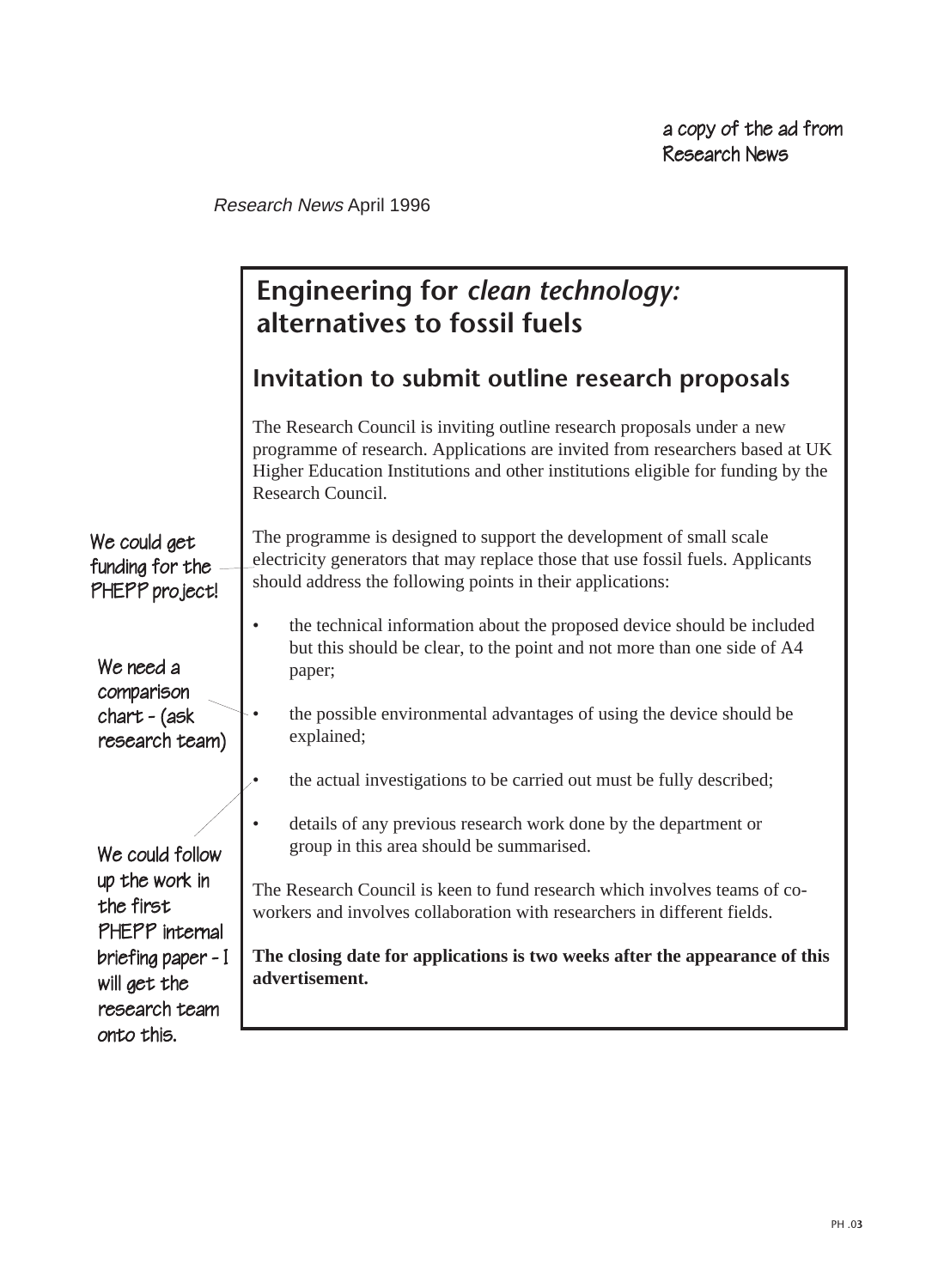# **The portable hydro-electric power plant - PHEPP**

Internal briefing paper (summary)- first draft Engineering Department Lancaster University

# **1. Summary**

Lancaster University Engineering Department has been doing research into alternative energy sources for almost 20 years. Much of this effort has been in the fields of wave power and solar energy. The development of a highly portable and lightweight device for generating electricity is a recent and exciting project. The PHEPP will be able to generate electricity using the movement of water in a river. The PHEPP is cheap and simple to use, quick to set up and is inflatable and so will be easy to transport. It will be a superior alternative to diesel powered generators and will not cause any pollution.

## **2. How the PHEPP works**

Figure 1. A PHEPP in a river



The PHEPP makes electrical energy from movement energy in the same way as a bicycle dynamo (see Figure 2). The movement of the water pushes against blades on the outside of the PHEPP and turns it while the inside stays still held by a weight.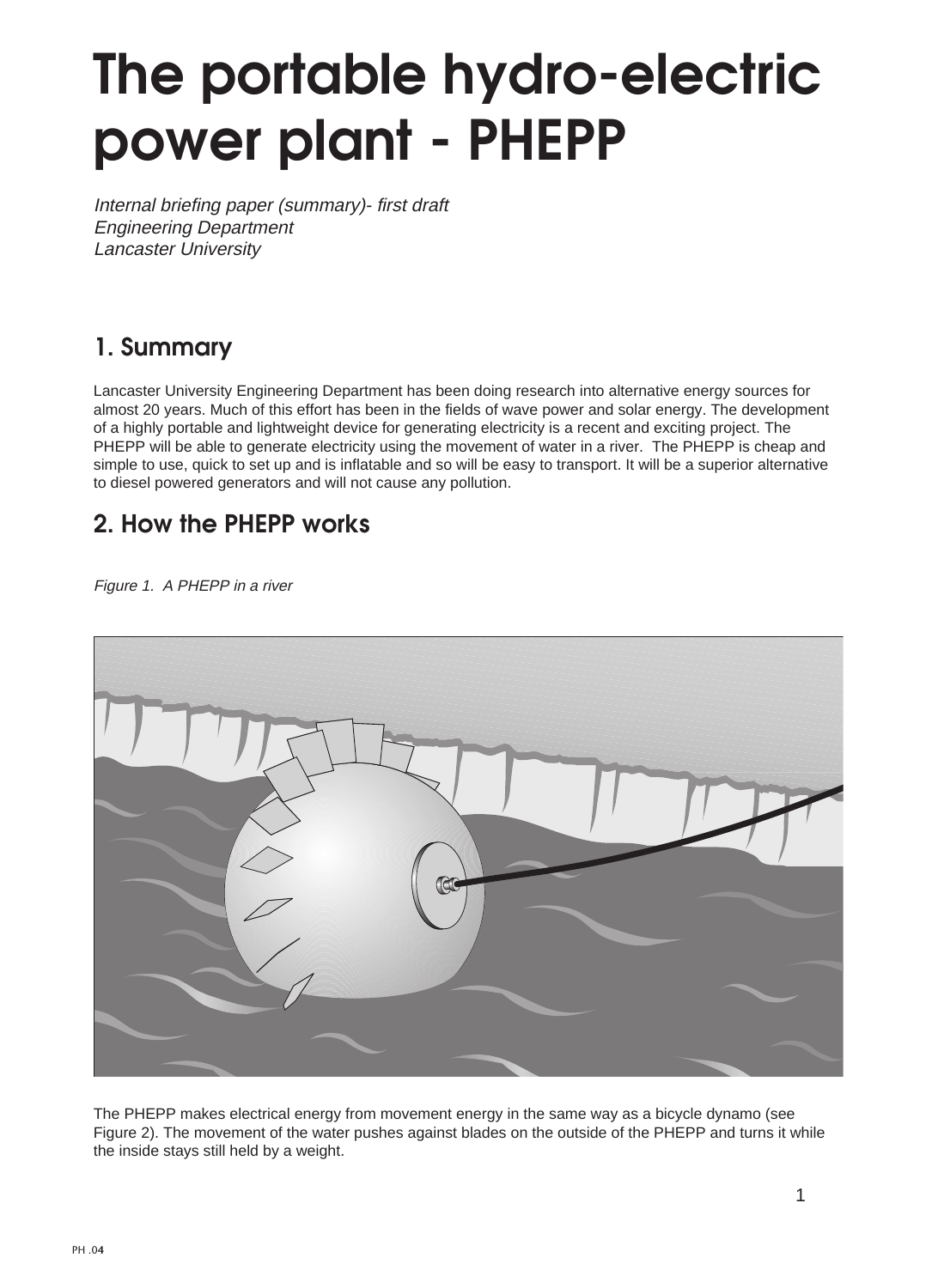As the PHEPP turns, a magnet on the inside turns inside a soft iron core, housing a coil of wire. The magnet turning inside the soft iron core causes an induced electrical current in the coil.





The PHEPP floats on the surface of the water and is tied to the side to stop it floating away. The shape of the blades keeps the PHEPP in the fastest moving part of the river. In a tidal river more ropes are needed to stop the PHEPP floating away in the other direction. We predict that a machine that is 1.8m in diameter with blades 0.5m long will deliver about 2.5kW of electricity - enough to power at least a two-bar electric fire on full or keep twenty five 100W light bulbs bright. This would make it useful to power small machines (pumps, refrigeration units, electric tools) in remote places.